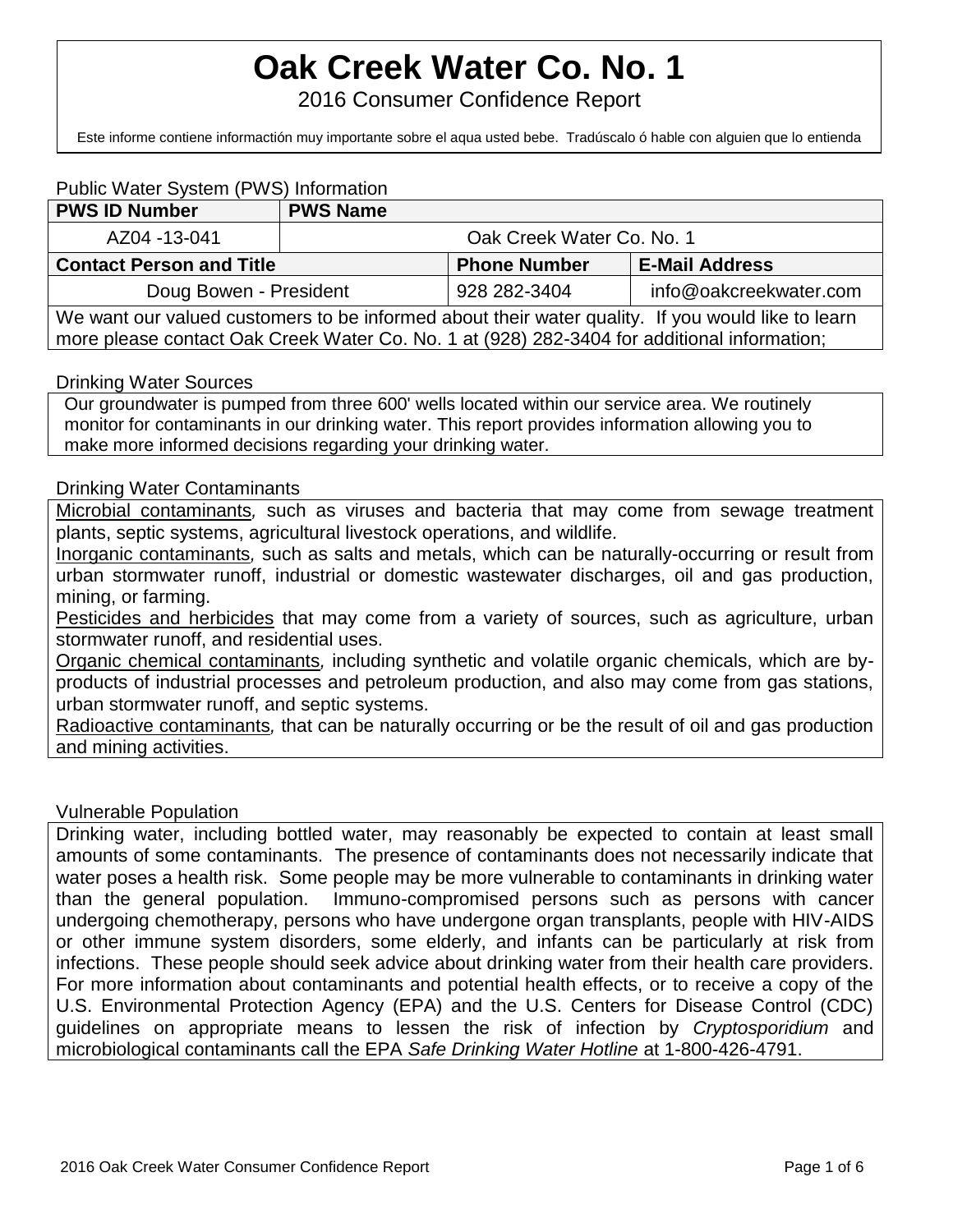**Definitions** 

AL = Action Level - The concentration of a contaminant which, if exceeded, triggers treatment or other requirements.

MCL = Maximum Contaminant Level – The highest level of a contaminant that is allowed in drinking water.

MCLG = Maximum Contaminant Level Goal - The level of a contaminant in drinking water below which there is no known or expected risk to health.

 $MFL =$  Million fibers per liter.

MRDL = Maximum Residual Disinfectant Level. The level of disinfectant added for water treatment that may not be exceeded at the consumer's tap.

MRDLG = Maximum Residual Disinfectant Level Goal. The level of disinfectant added for

treatment at which no known or anticipated adverse effect on health of persons would occur.

 $MREM =$  Millirems per year  $-$  a measure of radiation absorbed by the body.

NA = Not Applicable, sampling was not completed by regulation or was not required.

NTU = Nephelometric Turbidity Units, a measure of water clarity.

PCi/L = Picocuries per liter - picocuries per liter is a measure of the radioactivity in water.

PPM = Parts per million or Milligrams per liter (mg/L).

 $PPB =$  Parts per billion or Micrograms per liter ( $\mu q/L$ ).

PPT = Parts per trillion or Nanograms per liter.

PPQ = Parts per quadrillion or Picograms per liter.

| ppm $x 1000 =$ ppb      |
|-------------------------|
| $ppb \times 1000 = ppt$ |
| ppt $x 1000 = ppq$      |

 $TT = Treatment Technique - A required process intended to reduce the level$ 

of a contaminant in drinking water.

## Health Effects Language

**Nitrate** in drinking water at levels above 10 ppm is a health risk for infants of less than six months of age. "High nitrate levels in drinking water can cause blue baby syndrome." Nitrate levels may rise quickly for short periods-of-time because of rainfall or agricultural activity. If you are caring for an infant, and detected nitrate levels are above 5 ppm, you should ask advice from your health care provider.

If **arsenic** is less than or equal to the MCL, your drinking water meets EPA's standards. EPA's standard balances the current understanding of arsenic's possible health effects against the costs of removing arsenic from drinking water. EPA continues to research the health effects of low levels of arsenic, which is a mineral known to cause cancer in humans at high concentrations and is linked to other health effects such as skin damage and circulatory problems.

**LEAD:** If present, elevated levels of lead can cause serious health problems, especially for pregnant women and young children. Lead in drinking water is primarily from materials and components associated with service lines and home plumbing. Oak Creek Water is responsible for providing high quality drinking water, but cannot control the variety of materials used in plumbing components. When your water has been sitting for several hours, you can minimize the potential for lead exposure by flushing your tap for 30 seconds to 2 minutes before using water for drinking or cooking. If you are concerned about lead in your water, you may wish to have your water tested. Information on lead in drinking water, testing methods, and steps you can take to minimize exposure is available from the Safe Drinking Water Hotline or at [www.epa.gov/safewater/lead.](http://www.epa.gov/safewater/lead)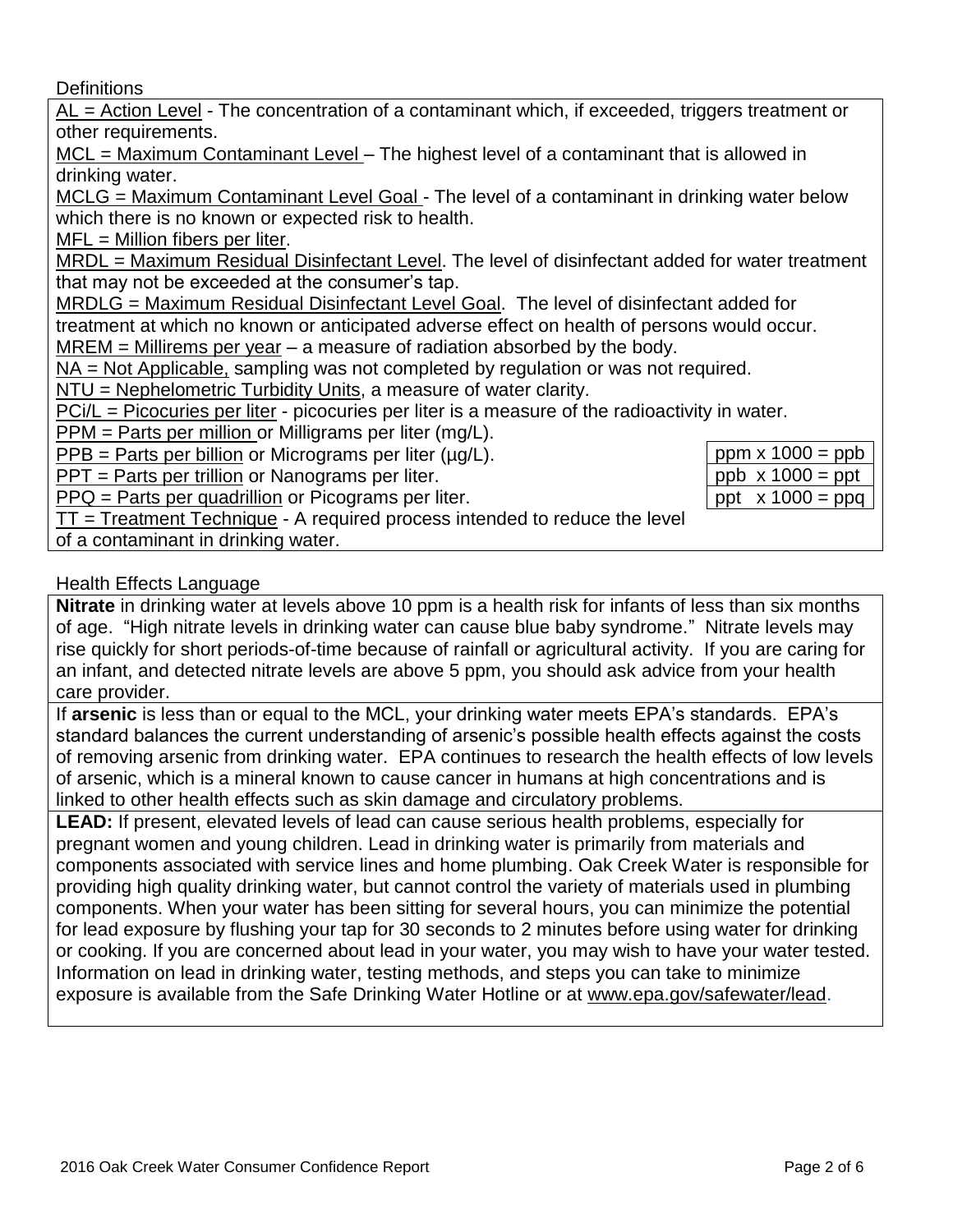# **Water Quality Data**

| Microbiological                                             | <b>Violation</b><br>Y or N | Number of<br><b>Samples</b><br><b>Present OR</b><br><b>Highest Level</b><br><b>Detected</b> | Absent (A) or<br>Present (P)<br>0R<br>Range of All<br>Samples (L-H) | <b>MCL</b>     | <b>MCLG</b> | <b>Sample</b><br>Month &<br>Year | <b>Likely Source of</b><br><b>Contamination</b>                                                                                          |
|-------------------------------------------------------------|----------------------------|---------------------------------------------------------------------------------------------|---------------------------------------------------------------------|----------------|-------------|----------------------------------|------------------------------------------------------------------------------------------------------------------------------------------|
| <b>Total Coliform Bacteria</b><br>1 positive monthly sample | N                          | 0                                                                                           | A-P                                                                 | $\mathbf 0$    | $\mathbf 0$ | $1/1/2016 -$<br>12/31/16         | Naturally Present in<br>Environment                                                                                                      |
| Lead & Copper                                               | Violation<br>Y or N        | 90 <sup>th</sup><br><b>Percentile</b><br><b>AND Number</b><br>of Samples<br>Over the AL     | Range of All<br>Samples (L-H)                                       | <b>AL</b>      | <b>ALG</b>  | <b>Sample</b><br>Month &<br>Year | <b>Likely Source of</b><br><b>Contamination</b>                                                                                          |
| Copper (ppm)                                                | N                          | 90 <sup>th</sup> Percentile<br>$=.097$                                                      |                                                                     | $AL = 1.3$     | $ALG = 1.3$ | 2016                             | Corrosion of household<br>plumbing systems;<br>erosion of natural<br>deposits                                                            |
| Lead (ppb)                                                  | N                          | 90 <sup>th</sup> Percentile<br>$=.001$                                                      |                                                                     | $AL = 15$      | 0           | 2016                             | Corrosion of household<br>plumbing systems;<br>erosion of natural<br>deposits                                                            |
| <b>Radionuclides</b>                                        | <b>Violation</b><br>Y or N | Running<br>Annual<br>Average<br>(RAA) OR<br><b>Highest Level</b><br><b>Detected</b>         | Range of All<br>Samples (L-H)                                       | <b>MCL</b>     | <b>MCLG</b> | Sample<br>Month &<br>Year        | <b>Likely Source of</b><br>Contamination                                                                                                 |
| Gross Alpha emitters (pCi/L)<br>Radon & U                   | N                          | 1.9 PCI/L                                                                                   | 1.9 PCI/L                                                           | 15             | 0           | 8-2016                           | Erosion of natural<br>deposits                                                                                                           |
| Combined Radium 226 & 228<br>(pCi/L)                        | N                          | .7 PCI/L                                                                                    | .7 PCI/L                                                            | 5              | 0           | 8-2016                           | Erosion of natural<br>deposits                                                                                                           |
| <b>Inorganic Chemicals</b><br>(IOC)                         | <b>Violation</b><br>Y or N | Running<br>Annual<br>Average<br>(RAA) OR<br><b>Highest Level</b><br><b>Detected</b>         | Range of All<br>Samples (L-H)                                       | <b>MCL</b>     | <b>MCLG</b> | <b>Sample</b><br>Month &<br>Year | <b>Likely Source of</b><br>Contamination                                                                                                 |
| Antimony (ppb)                                              | $\mathsf{N}$               | < Indicated                                                                                 |                                                                     | .006           | .006        | 8-2016                           | Discharge from<br>petroleum refineries; fire<br>retardants; ceramics,<br>electronics and solder                                          |
| Arsenic (ppb)                                               | N                          | .0098                                                                                       | .0077-.0098                                                         | .01            | 0           | Monthly                          | Erosion of natural<br>deposits, runoff from<br>orchards, runoff from<br>glass and electronics<br>production wastes                       |
| Barium (ppm)                                                | N                          | .21                                                                                         |                                                                     | $\overline{2}$ | 0           | 8-2016                           | Discharge of drilling<br>wastes; discharge from<br>metal refineries; Erosion<br>of natural deposits                                      |
| Beryllium (ppb)                                             | N                          | < Indicated                                                                                 |                                                                     | .004           | 0           | 8-2016                           | Discharge from metal<br>refineries and coal-<br>burning factories;<br>discharge from electrical,<br>aerospace, and defense<br>industries |
| Cadmium (ppb)                                               | N                          | < Indicated                                                                                 |                                                                     | .005           | 0           | 8-2016                           | Corrosion of galvanized<br>pipes; natural deposits;<br>metal refineries; runoff<br>from waste batteries and<br>paints                    |
| Chromium (ppb)                                              | N                          | .0026                                                                                       |                                                                     | $\cdot$ .2     | 0           | 8-2016                           | Discharge from steel and<br>pulp mills; Erosion of<br>natural deposits                                                                   |
| Cyanide (ppb)                                               | N                          | < Indicated                                                                                 |                                                                     | 200            | 0           | 8-2016                           | Discharge from<br>steel/metal factories;<br>Discharge from plastic<br>and fertilizer factories                                           |
| Fluoride (ppm)                                              | N                          | .0002                                                                                       |                                                                     | 4              | 4           | 8-2016                           | Erosion of natural<br>deposits; water additive<br>which promotes strong<br>teeth; discharge from<br>fertilizer and aluminum<br>factories |
| Mercury (ppb)                                               | N                          | < Indicated                                                                                 |                                                                     | .002           | 0           | 8-2016                           | Erosion of natural<br>deposits; Discharge from<br>refineries and factories;<br>Runoff from landfills and                                 |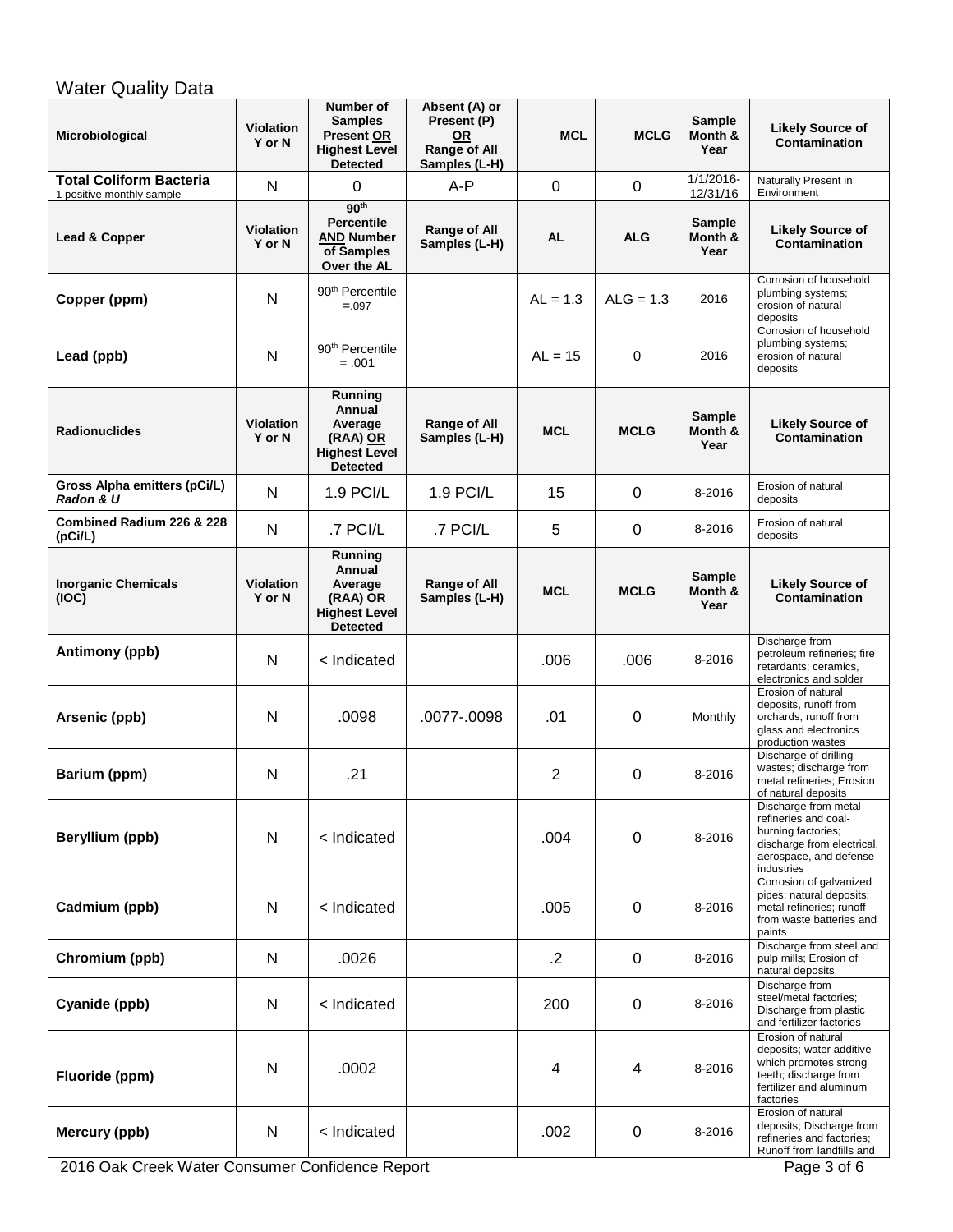| Nitrate (ppm)                                      | N                          | .60                                                                                 | $.41 - .60$                   | 10             | 10               | 8-2016                    | cropland.<br>Runoff from fertilizer use;<br>leaching from septic<br>tanks, sewage; erosion<br>of natural deposits |
|----------------------------------------------------|----------------------------|-------------------------------------------------------------------------------------|-------------------------------|----------------|------------------|---------------------------|-------------------------------------------------------------------------------------------------------------------|
| Nitrite (ppm)                                      | N                          | < Indicated                                                                         |                               | 1              | 1                | 8-2016                    | Runoff from fertilizer<br>use; leaching from<br>septic tanks, sewage;<br>erosion of natural<br>deposits           |
| Selenium (ppb)                                     | N                          | < Indicated                                                                         |                               | $.5\,$         | $.5\,$           | 8-2016                    | Discharge from<br>petroleum and metal<br>refineries; erosion of<br>natural deposits;<br>discharge from mines      |
| Sodium (ppm)                                       | N                          | 7.0                                                                                 |                               | 3000           | 3000             | 8-2016                    | N/A                                                                                                               |
| Thallium (ppb)                                     | N                          | < Indicated                                                                         |                               | .002           | 0.0005           | 8-2016                    | Leaching from ore-<br>processing sites;<br>discharge from<br>electronics, glass,<br>and drug factories            |
| <b>Synthetic Organic</b><br><b>Chemicals (SOC)</b> | <b>Violation</b><br>Y or N | Running<br>Annual<br>Average<br>(RAA) OR<br><b>Highest Level</b><br><b>Detected</b> | Range of All<br>Samples (L-H) | <b>MCL</b>     | <b>MCLG</b>      | Sample<br>Month &<br>Year | <b>Likely Source of</b><br>Contamination                                                                          |
| 2,4-D (ppb)                                        | N                          | < Indicated                                                                         |                               | .7             |                  | 8-2016                    | Runoff from herbicide<br>used on row crops                                                                        |
| 2,4,5-TP (a.k.a. Silvex)<br>(ppb)                  | N                          | < Indicated                                                                         |                               | 50             | 50               | 8-2016                    | Residue of banned<br>herbicide                                                                                    |
| Acrylamide                                         | N                          | < Indicated                                                                         |                               | <b>TT</b>      | 0                | 8-2016                    | Added to water during<br>sewage / wastewater<br>treatment                                                         |
| Alachlor (ppb)                                     | N                          | < Indicated                                                                         |                               | $\overline{2}$ | 0                | 8-2016                    | Runoff from herbicide<br>used on row crops                                                                        |
| Atrazine (ppb)                                     | N                          | < Indicated                                                                         |                               | 3              | 3                | 8-2016                    | Runoff from herbicide<br>used on row crops                                                                        |
| Benzo (a) pyrene (PAH)<br>(ppt)                    | N                          | < Indicated                                                                         |                               | 200            | 0                | 8-2016                    | Leaching from linings<br>of water storage tanks<br>and distribution lines                                         |
| Carbofuran (ppb)                                   | N                          | < Indicated                                                                         |                               | 40             | 40               | 8-2016                    | Leaching of soil<br>fumigant used on rice<br>and alfalfa                                                          |
| Chlordane (ppb)                                    | N                          | < Indicated                                                                         |                               | 2              | $\mathbf 0$      | 8-2016                    | Residue of banned<br>termiticide                                                                                  |
| Dalapon (ppb)                                      | N                          | < Indicated                                                                         |                               | 200            | 200              | 8-2016                    | Runoff from herbicide<br>used on rights of way                                                                    |
| Di (2-ethylhexyl) adipate<br>(ppb)                 | N                          | < Indicated                                                                         |                               | 400            | 400              | 8-2016                    | Discharge from<br>chemical factories                                                                              |
| Di (2-ethylhexyl)<br>phthalate (ppb)               | N                          | < Indicated                                                                         |                               | 6              | $\mathbf 0$      | 8-2016                    | Discharge from<br>rubber and chemical<br>factories                                                                |
| Dibromochloropropane<br>(ppt)                      | N                          | < Indicated                                                                         |                               | 200            | $\boldsymbol{0}$ | 8-2016                    | Runoff/leaching from<br>soil fumigant used on<br>soybeans, cotton,<br>pineapples,<br>and orchards                 |
| Dinoseb (ppb)                                      | $\mathsf{N}$               | < Indicated                                                                         |                               | $\overline{7}$ | $\overline{7}$   | 8-2016                    | Runoff from herbicide<br>used on soybeans<br>and vegetables                                                       |
| Diquat (ppb)                                       | N                          | < Indicated                                                                         |                               | 20             | 20               | 8-2016                    | Runoff from herbicide<br>use                                                                                      |
| <b>Dioxin</b><br>$[a.k.a. 2,3,7,8-TCDD]$<br>(ppq)  | N                          | < Indicated                                                                         |                               | 30             | $\mathbf 0$      | 8-2016                    | Emissions from waste<br>incineration and other<br>combustion;<br>discharge from<br>chemical factories             |
| Endothall (ppb)                                    | ${\sf N}$                  | < Indicated                                                                         |                               | 100            | 100              | 8-2016                    | Runoff from herbicide<br>use                                                                                      |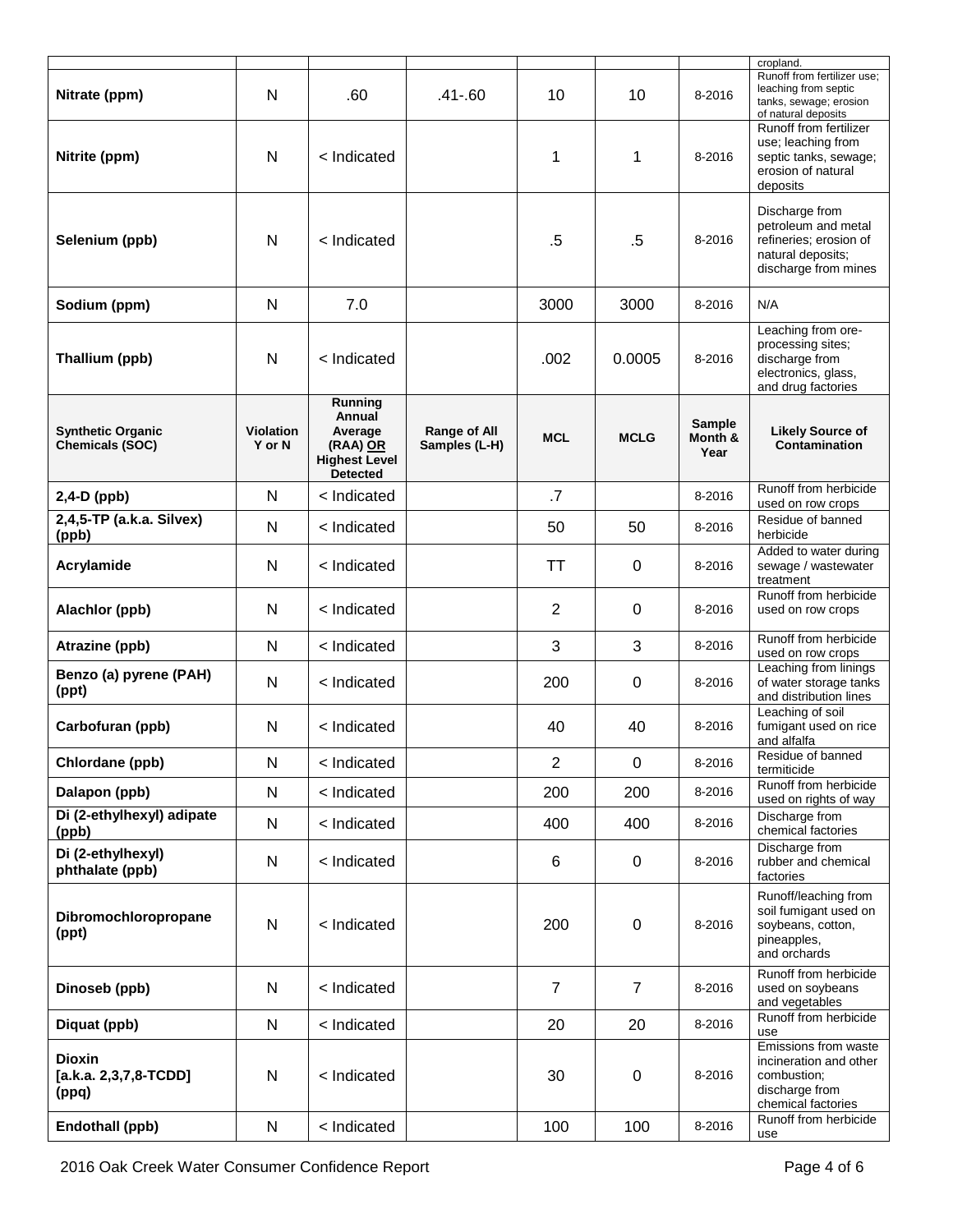| Endrin (ppb)                                        | N                          | < Indicated                                                                         |                               | $\overline{2}$      | $\overline{2}$      | 8-2016                           | Residue of banned<br>insecticide                                                                        |
|-----------------------------------------------------|----------------------------|-------------------------------------------------------------------------------------|-------------------------------|---------------------|---------------------|----------------------------------|---------------------------------------------------------------------------------------------------------|
| Epichlorohydrin                                     | $\mathsf{N}$               | < Indicated                                                                         |                               | <b>TT</b>           | 0                   | 8-2016                           | Discharge from<br>industrial chemical<br>factories; an impurity<br>of some water<br>treatment chemicals |
| Ethylene dibromide (ppt)                            | N                          | < Indicated                                                                         |                               | 50                  | $\mathbf 0$         | 8-2016                           | Discharge from<br>petroleum refineries                                                                  |
| Glyphosate (ppb)                                    | N                          | < Indicated                                                                         |                               | 700                 | 700                 |                                  | Runoff from herbicide<br>use                                                                            |
| Heptachlor (ppt)                                    | N                          | < Indicated                                                                         |                               | 400                 | $\mathbf 0$         | 8-2016                           | Residue of banned<br>termiticide                                                                        |
| Heptachlor epoxide (ppt)                            | N                          | < Indicated                                                                         |                               | 200                 | 0                   | 8-2016                           | Breakdown of<br>heptachlor                                                                              |
| Hexachlorobenzene (ppb)                             | N                          | < Indicated                                                                         |                               | 1                   | 0                   | 8-2016                           | Discharge from metal<br>refineries and<br>agricultural chemical<br>factories                            |
| Hexachlorocyclo<br>pentadiene (ppb)                 | N                          | < Indicated                                                                         |                               | 50                  | 50                  | 8-2016                           | Discharge from<br>chemical factories                                                                    |
| Lindane (ppt)                                       | N                          | < Indicated                                                                         |                               | 200                 | 200                 | 8-2016                           | Runoff/leaching from<br>insecticide used on<br>cattle, lumber,<br>gardens                               |
| Methoxychlor (ppb)                                  | N                          | < Indicated                                                                         |                               | 40                  | 40                  | 8-2016                           | Runoff/leaching from<br>insecticide used on<br>fruits, vegetables,<br>alfalfa,                          |
| Oxamyl (a.k.a. Vydate)<br>(ppb)                     | N                          | < Indicated                                                                         |                               | 200                 | 200                 | 8-2016                           | Runoff/leaching from<br>insecticide used on<br>apples, potatoes and<br>tomatoes                         |
| <b>PCBs [Polychlorinated</b><br>biphenyls]<br>(ppt) | N                          | < Indicated                                                                         |                               | 500                 | 0                   | 8-2016                           | Runoff from landfills;<br>discharge of waste<br>chemicals                                               |
| Pentachlorophenol (ppb)                             | N                          | < Indicated                                                                         |                               | 1                   | 0                   | 8-2016                           | Discharge from wood<br>preserving factories                                                             |
| Picloram (ppb)                                      | N                          | < Indicated                                                                         |                               | 500                 | 500                 | 8-2016                           | Herbicide runoff                                                                                        |
| Simazine (ppb)                                      | N                          | < Indicated                                                                         |                               | 4                   | 4                   | 8-2016                           | Herbicide runoff                                                                                        |
|                                                     |                            |                                                                                     |                               |                     |                     |                                  |                                                                                                         |
| <b>Volatile Organic Chemicals</b><br>(VOC)          | <b>Violation</b><br>Y or N | Running<br>Annual<br>Average<br>(RAA) OR<br><b>Highest Level</b><br><b>Detected</b> | Range of All<br>Samples (L-H) | <b>MCL</b>          | <b>MCLG</b>         | <b>Sample</b><br>Month &<br>Year | <b>Likely Source of</b><br>Contamination                                                                |
| Benzene (ppb)                                       | N                          | < Indicated                                                                         |                               | 5                   | 0                   | 6-2016                           | Discharge from<br>factories; leaching<br>from gas storage<br>tanks and landfills                        |
| <b>Carbon tetrachloride</b><br>(ppb)                | N                          | < Indicated                                                                         |                               | 5                   | 0                   | 6-2016                           | Discharge from<br>chemical plants and<br>other industrial<br>activities                                 |
| Chlorobenzene (ppb)                                 | N                          | < Indicated                                                                         |                               | 100                 | 100                 | 6-2016                           | Discharge from<br>chemical and<br>agricultural chemical<br>factories                                    |
| o-Dichlorobenzene (ppb)                             | N                          | < Indicated                                                                         |                               | 600                 | 600                 | 6-2016                           | Discharge from<br>industrial chemical<br>factories                                                      |
| p-Dichlorobenzene (ppb)                             | N                          | < Indicated                                                                         |                               | 75                  | 75                  | 6-2016                           | Discharge from<br>industrial chemical<br>factories                                                      |
| 1,2-Dichloroethane (ppb)                            | N                          | < Indicated                                                                         |                               | 5<br>$\overline{7}$ | 0<br>$\overline{7}$ | 6-2016                           | Discharge from<br>industrial chemical<br>factories                                                      |

2016 Oak Creek Water Consumer Confidence Report Page 5 of 6